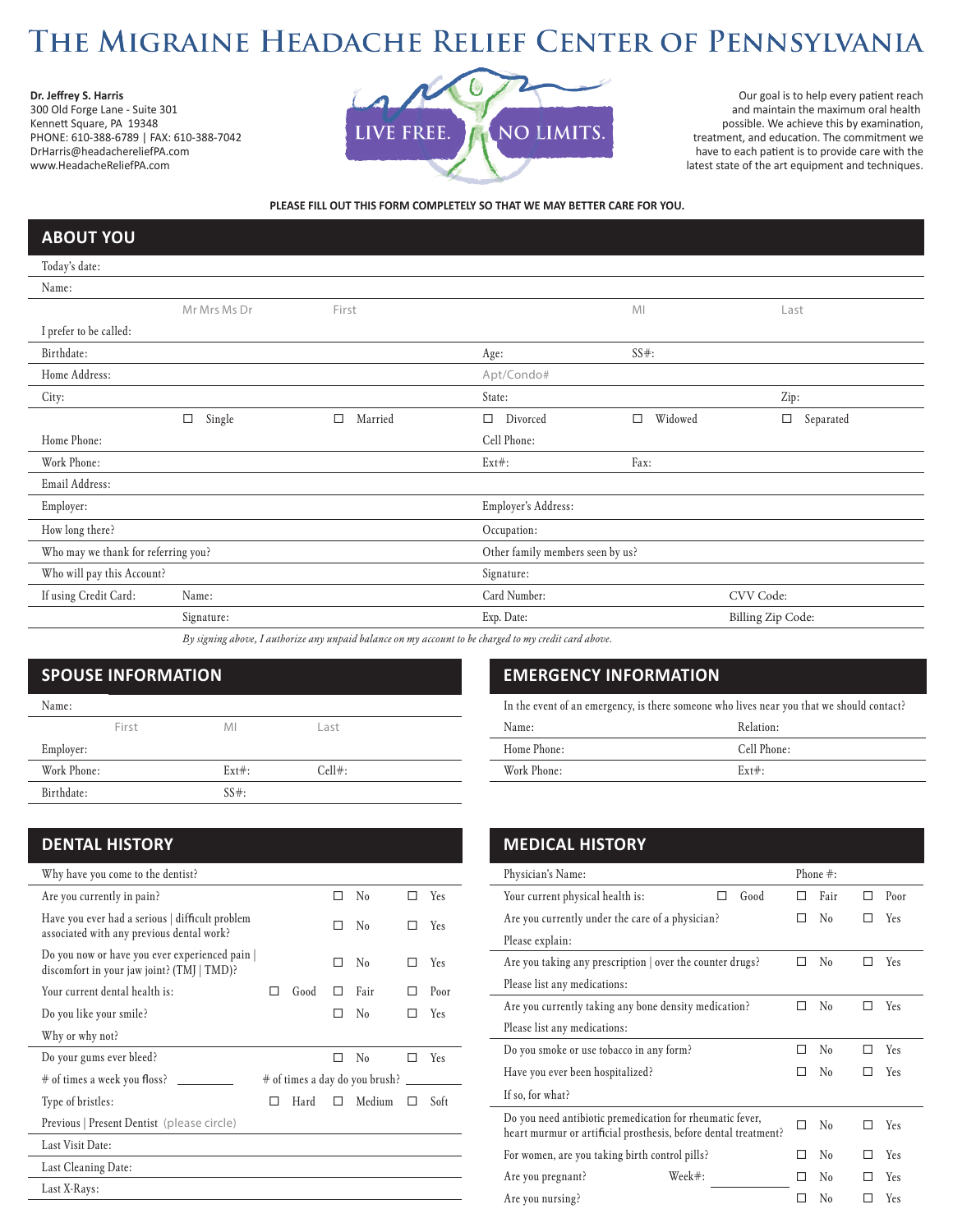## THE MIGRAINE HEADACHE RELIEF CENTER OF PENNSYLVANIA

**Dr. Jeffrey S. Harris**

300 Old Forge Lane - Suite 301 Kennett Square, PA 19348 PHONE: 610-388-7040 | FAX: 610-388-7042 DrHarris@headachereliefPA.com www.HeadacheReliefPA.com



Our goal is to help every patient reach and maintain the maximum oral health possible. We achieve this by examination, treatment and education. The commitment we have to each patient is to provide care with the latest state of the art equipment and techniques.

### **MEDICAL HISTORY**

#### Have you ever had any of the following diseases or medical problems? Circle yes or no.

|   | N | Heart Attack   Stroke     | Υ | N | High   Low Blood Pressure      | Υ      | N | Sleep Apnea (w/ use of CPAP)   |
|---|---|---------------------------|---|---|--------------------------------|--------|---|--------------------------------|
| Υ | N | Cancer   Chemotherapy     | Υ | N | <b>Fever Blisters</b>          | Υ      | N | Sleep Apnea (w/o use of CPAP)  |
|   | N | Heart Murmur              | Υ | N | Severe   Frequent Headaches    | Υ      | N | <b>Congenital Heart Defect</b> |
|   | N | <b>Rheumatic Fever</b>    | Υ | N | Severe   Frequent Migraines    | Υ      | N | Anemia                         |
| Υ | N | $HIV+ AIDS$               | Υ | N | Pyschiatric Problems           | Υ      | N | Head or Neck Pain              |
|   | N | Heart Surgery   Pacemaker | Υ | N | Epilepsy   Seizures   Fainting | Υ      | N | <b>Radiation Treatment</b>     |
|   | N | Shingles                  | Υ | N | <b>Diabetes</b>                | Υ      | N | Asthma                         |
| Υ | N | Mitral Valve Prolapse     | Υ | N | Tuberculosis                   | Υ      | N | Arthritis                      |
| Υ | N | Kidney Problems           | Υ | N | Drug   Alcohol Abuse           | Υ      | N | Difficulty Breathing           |
|   | N | Artificial Bones   Joints | Υ | N | <b>Venereal Disease</b>        | Υ      | N | Hepatitis                      |
| Υ | N | Artificial Valves         | Υ | N | Hemophilia   Abnormal Bleeding | Υ      | N | <b>Blood Transfusion</b>       |
| Υ | N | Sinus Problems            | Υ | N | Ulcers   Colitis               | Υ      | N | Emphysema                      |
|   | N | TMJ / TMD Discomfort      | Υ | N | Facial Pain                    | Υ      | N | Glaucoma                       |
|   |   |                           | Υ | N | Snoring                        | $\vee$ | N | Tinnitus (ringing in ears)     |

#### Please list any serious medical condition(s) that you have ever had:

|   | Are you allergic to any of the following? Circle yes or no. |   |                    |   |       |
|---|-------------------------------------------------------------|---|--------------------|---|-------|
| N | Penicillin                                                  | N | Erythromycin       | N | Latex |
| N | Aspirin                                                     | N | Codeine            | N | Other |
| N | Tetracycline                                                | N | Dental Anesthetics |   |       |
|   |                                                             |   |                    |   |       |

Please list any other drugs that you are allergic to:

#### Our office is committed to meeting or exceeding the standards of infection control mandated by OSHA, the CDC and the ADA

Thank you for filling out this form completely. It will enable us to help you more effectively. If you have any questions at any time, please ask us. We are happy to help.

#### Payment is due in full at the time of the treatment unless prior arrangements have been approved

I understand that the information that I have given today is correct to the best of my knowledge. I also understand that this information will be held in the strictest confidence and it is my responsibility to inform this office of any changes in my medical status. I authorize the dental staff to perform any necessary dental services with my informed consent that I may need during diagnosis and treatment.

Signature: Date:

| [verbally reviewed the medical   dental information above with the patient named herein. |                                                 | Initial:                             | Date:                                                         |
|------------------------------------------------------------------------------------------|-------------------------------------------------|--------------------------------------|---------------------------------------------------------------|
| Penicillin Allergy: $\square$ No $\square$ Yes                                           | Aspirin Sensitivity: $\square$ No $\square$ Yes |                                      | Food, Other medications allergies: $\square$ No $\square$ Yes |
| Medications presently taking:                                                            |                                                 | Hospitalization dates and surgeries: |                                                               |
|                                                                                          | <b>OFFICE USE ONLY</b>                          |                                      |                                                               |